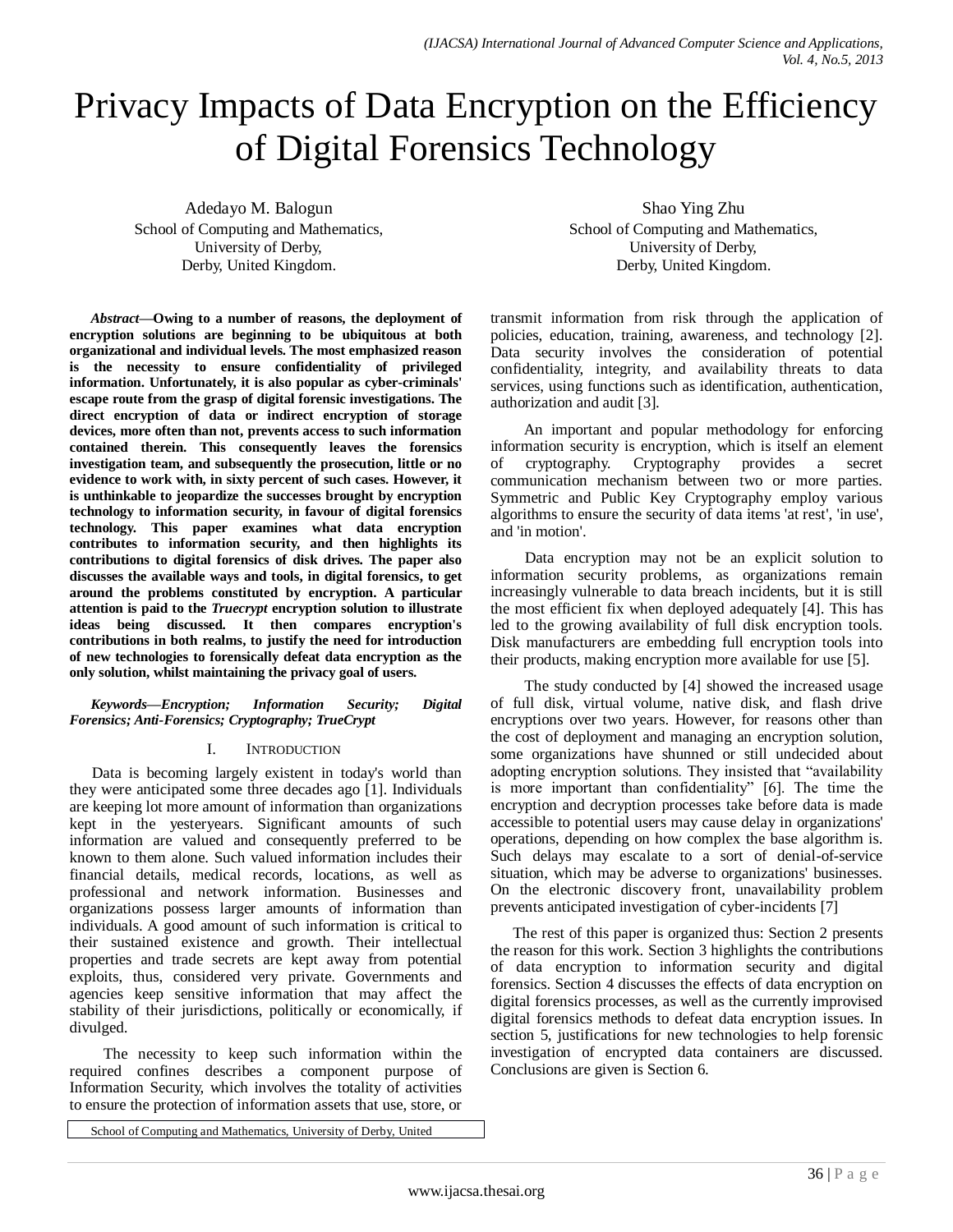## II. NECESSITY & SCOPE

Surveys revealed the continuously increasing adoption of cryptographic solutions by organizations for various data security platforms within the last five years [6]. The report of the surveys infers the anticipation of non-users to adopt partial or holistic cryptographic solutions in the nearest future. This suggests the impending domination by cryptographic procedures, to protect information in the computer world. There are ways for investigators to outmaneuver the use of cryptography as a provocation to digital forensics processes. These methods are either by legally obtaining appropriate 'search and seize' authorizations or tactically planning to catch the offender unawares and hence, access live – running and unencrypted – systems [5]. However, only a handful of encryption incidents encountered by investigators have been solved using those methods. The larger lot of about 60% often does not get prosecuted, not because they were missed, but because nothing could be done to access the potential evidence [8][9]. An instance is the case of Brazilian banker Daniel Dantas, whose strong truecrypt passphrase has foiled all attempts by Brazilian police and FBI to access his encrypted potential evidential hard drives [10][11].

The inconsistency of legal systems across boundaries does not make the process easier, as laws may or may not enjoin perpetrators to help the investigators access the encrypted medium [12]. This was evident in the Dantas' suspected money laundering case, where Brazil had no legislation to make him reveal his passphrase or encryption type, unlike the United Kingdom [11]. Therefore, researchers and developers need to be reminded of privacy-enforcement threats to forensic investigations, and pestered about the need for technologies to help deal with accessing encrypted storage devices.

## III. ENCRYPTION CONTRIBUTIONS

## *A. Data Encryption for Information Security*

In order to examine threats contributed by a technology, the solutions it offers should be considered too [13]. Encryption, as an element of cryptography, is a methodology for achieving information security, through secretive communications [14].

 The United Kingdom's Data Protection Act 1998 most suitably describes the confidentiality element of information security. It seeks to ensure that the information held by organizations of their customers and employees are safeguarded from other uses than they were obtained [15]. This is meant to avert incidents such as identity crimes, and protect such potential victims from damages and embarrassment that unauthorized use of their data may cause [16]. The powers conferred on the Information Commissioner's Office (ICO) and the Financial Services Authority (FSA) to spot check and fine defaulting organizations, as well as the necessity for card-accepting organizations to comply with industry standards, like the Payment Card Industry Data Security Standard (PCI DSS), has led to the increasing adoption of encryption solutions [6].

There is also a huge necessity to ensure the confidentiality of data items, at rest, in use, or in motion [17]. Financial organizations, where transactions are regularly performed on

data, have to ensure that such data are not subject to unauthorized access or modifications. The combination of the encryption and hash technologies to create digital signatures and certificates, which are used to ensure data confidentiality and integrity, is a laudable approach [18].

As far as information security is concerned, data encryption technology has been of invaluable success on the confidentiality and integrity fronts. Whereas on the availability front, it is known for delays on sparse occasions. Serious availability issues caused by the deployment of encryption solutions are not unheard of, although they are usually addressable by providers [19]. In an overall sense, it is hence, agreeable to regard data encryption as a massive solution for information security challenges.

## *B. Data Encryption for Digital Forensics*

During their hard disk sanitization study at Massachusetts Institute of Technology's Laboratory, [14] found out the ease with which data can be retrieved from disk drives. The ability to recover deleted data and locate hidden data was not a challenge, because there were forensic tools that require little or no specialized user training in existence. The success of those tools was attributed to the "widespread failure of the market to adopt encryption technology<sup>5</sup> [14]. Some eight years after his work at the MIT laboratory, [20] admitted that the current forensic tools are struggling to be useful to digital forensics investigators when certain data are concerned. He stressed the increasing occurrence of such data and identified format incompatibilities, encryption and lack of training as the reasons. [21] Highlighted data scalability and encryption as some of the unaddressed issues too.

Encryption of data on disk drives is implemented at the file system encryption and full disk encryption (bitstream) levels. At the file system encryption level, individual files are encrypted with separate keys. Although the file system encryption protects virtually all the files in a disk drive, other data outside the file system are omitted. Full disk encryption secures data on disk drives with a single symmetric key. Full disk encryption protects data in all areas of the disk drive, including areas outside the file system. Such data are the hidden files, swap files, file metadata, temporary files and caches, registry files, and boot sector data [22][23][24][25].

The preservation and acquisition of an encrypted disk drive can be tricky, depending on the power state, level, and type of encryption used – hardware-based or software-based [5]. It may be easier to preserve and acquire a file system-encrypted disk drive than a fully-encrypted disk drive in the powered off state. Likewise, the acquisition of a software-implemented and fully-encrypted disk drive may be easier than a hardwareimplemented and file system-encrypted disk drive. Acquisition may be totally impossible in cases where disk is not accessible [8].

The examination and analysis phases of digital forensics investigation suffer the most from encryption technology. Reference [7] explained that there may be a possibility to recover an encrypted data, but it is often impossible to process the data. An examiner's tool needs access to read the contents of the encrypted data to be processed. However, they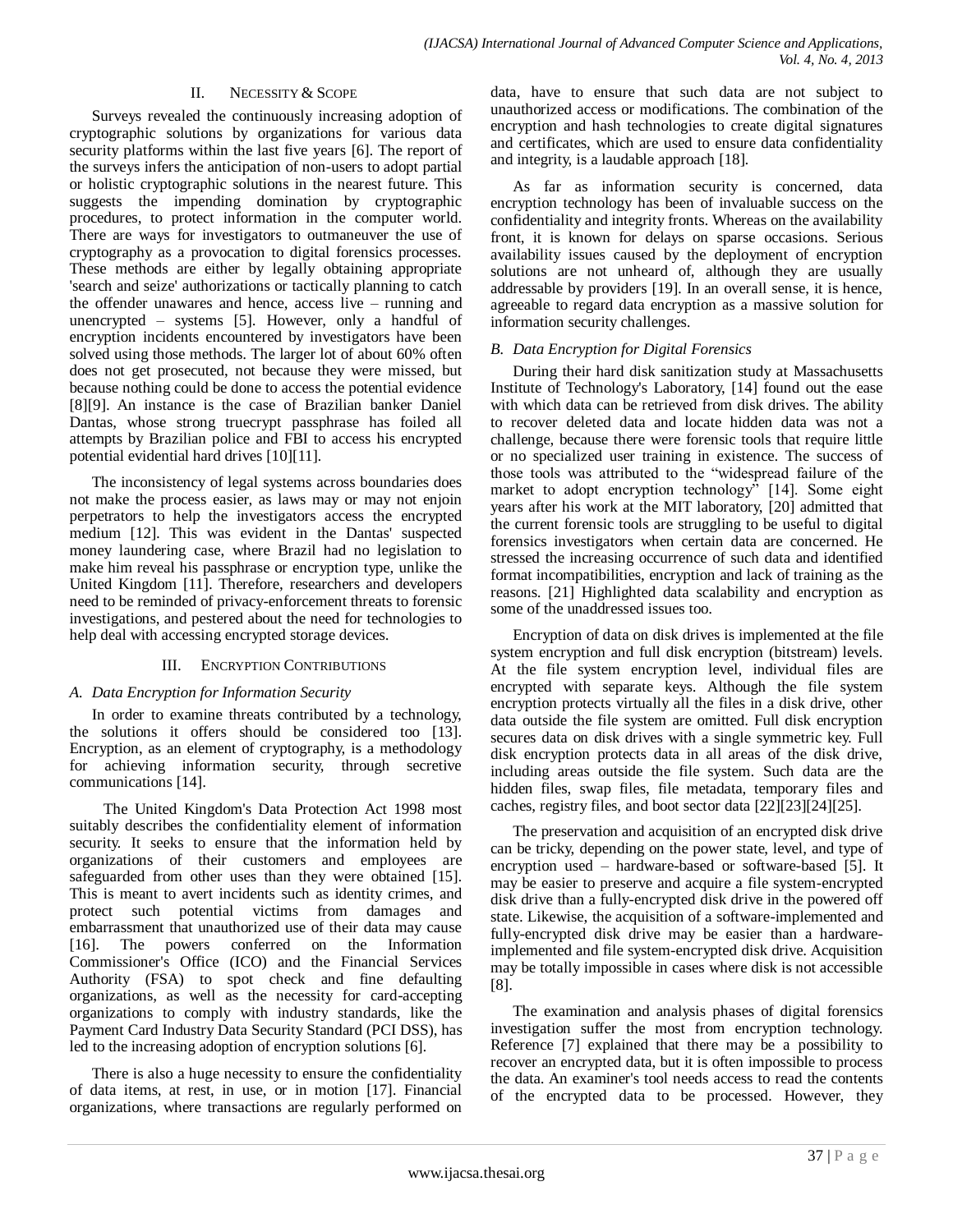downplayed the threat posed to digital forensics by stating the possibility to circumvent encryption technology, even though it may be time-consuming and luck-dependent.

## IV. DATA ENCRYPTION TOOLS AND KNOWN FORENSICS MANOEUVRING METHODS

There are numerous data encryption solutions for disk drives. Each solution addresses data protection and privacy requirements using different methods. Some encryption solutions are compatible with particular operating systems, unlike others who are portable. They protect data at different levels and employ different key management and authentication methods. Most encryption solutions are implemented as software, but hardware-based solutions are preferred by some organizations [25]. Here is a list of popular disk drive encryption solutions: Microsoft's BitLocker, Symantec's PGP, Apple's FileVault, WinMagic's SecureDoc, IronKey's D200, RSA Data Security's RSA SecurPC, and McAfee's Endpoint [25][26][27]. However, the TrueCrypt solution has been briefly examined in this paper because of its immensely controversial reputation and gross utilization [8][9][22].

Although investigators are not entirely incapacitated by data encryption, sometimes it is down to the legal system to help get access to evidential data [7]. They stated that perpetrators used to employ the file-system encryption because they are concerned only about the data that are incriminating in their own opinions. The other areas left unencrypted usually contain sufficient evidence to prosecute them.

However, the threat posed by a full disk encryption solution is more detrimental to digital forensics processes. But as the saying goes that "no machine is 100% efficient", these encryption solutions have some exploitable vulnerabilities.

The encryption status seizes to hold for all data on the entire disk from the point the symmetric key has been accepted by the system until it is shut down. Deductively, data becomes accessible and inaccessible when the system is powered on and off respectively [7][25]. Digital forensics investigators need to execute an authorized and well-planned "search and seizure", with the aim of catching the perpetrator unawares while his system is running.

 Another way to circumvent the threat is the traditional search for the encryption key [25]. There is a possibility, no matter how unlikely, that the key to decrypt the disk drive is written on a notepad or stored in USB drive somewhere at the scene.

Advanced memory-based procedures are also used to overcome the encryption threat. The concept of the full disk encryption that decrypts and makes data available for use is a memory function. The encryption key is stored in the memory the first time it was supplied. It remains in the memory and is used to automatically decrypt required data until the system is powered off. Various techniques can be used to retrieve the encryption key from the memory. RAMs hold data for few seconds to minutes – extendable by keeping the RAM cooled – without power. They can then be accessed through dedicated tools, such as MoonSol's Windows Memory, GMG Systems'

KnTList, Passware or F-Response. However, tools such as Wiebetech's HotPlug can be used to transfer the running system to a back-up power supply in case required expertise is not available and seized system needs to be moved to a laboratory [5].

## *A. The TrueCrypt Scenario*

TrueCrypt was first released in 2004, as a privacyenforcing solution by the TrueCrypt Foundation. It is a very sturdy, free and open-source software solution, which allows intentional or accidental (sudden power outage), partial or full encryption and decryption processes, without compromising its data security ability. Several encryption algorithms used by TrueCrypt to encrypt data include Advanced Encryption Standard (AES), TwoFish, Serpent, AES-Twofish, Serpent-AES, AES-Twofish-Serpent, Twofish-Serpent, and Serpent-Twofish-AES. The PIPEMD-160, SHA-512 or Whirlpool hash algorithms, with a Random Number Generator, are used to create key-files for stronger security. TrueCrypt is capable of running in a portable mode, without being installed on the target disk drive. It supports smart cards and tokens for added security level and provides hot-keys to perform encryption tasks swiftly. It encrypts data in a partition/drive as a whole, or in a file-hosted container [5][9][22][24][27][28][29].

# *1) Challenges Posed by TrueCrypt*

TrueCrypt employs both the file-system and full-disk encryption methods. This ensures that all data, including registry entries, swap space, file metadata, temporary files, and hidden data are protected from unauthorized access. This leaves investigators with the options to plan a surprise access to a running system, search for possibly exposed encryption key, or use advanced memory-fetching techniques for keys or data [9][24][29].

TrueCrypt is an on-the-fly-encryption (OTFE)-based software. This concept ensures that only the data required by the user is available for access. All data are encrypted from the onset. The required data is copied into the memory and decrypted for use there. As such, the data on the disk drive remain encrypted. Once the data being processed by the user has changed and need to be saved to disk, TrueCrypt encrypts and saves it to the disk. Further, restricting investigators' access methods to those highlighted earlier [24].

Plausible deniability is a feature confidently boasted by TrueCrypt. The encrypted volume/drive appears as a drive with random data. A suspicious reaction to the randomness can be quashed with an explanation of a normal wipe process that fills drive with random data. This plausible deniability is possible because TrueCrypt does not have any signature that would be otherwise found in the drive's partition table [5][24][28][29].

It also allows volumes and operating systems to be hidden inside a visible TrueCrypt volume. The hidden volume is encrypted by a different key than the volume which contains it. It resides within the illusional random data created by the encryption of the visible volume. The user choses the volume to mount for use by the encryption key he supplies. If the legal system forces him to disclose his encryption key, he can disclose the key for the encrypted volume alone. The hidden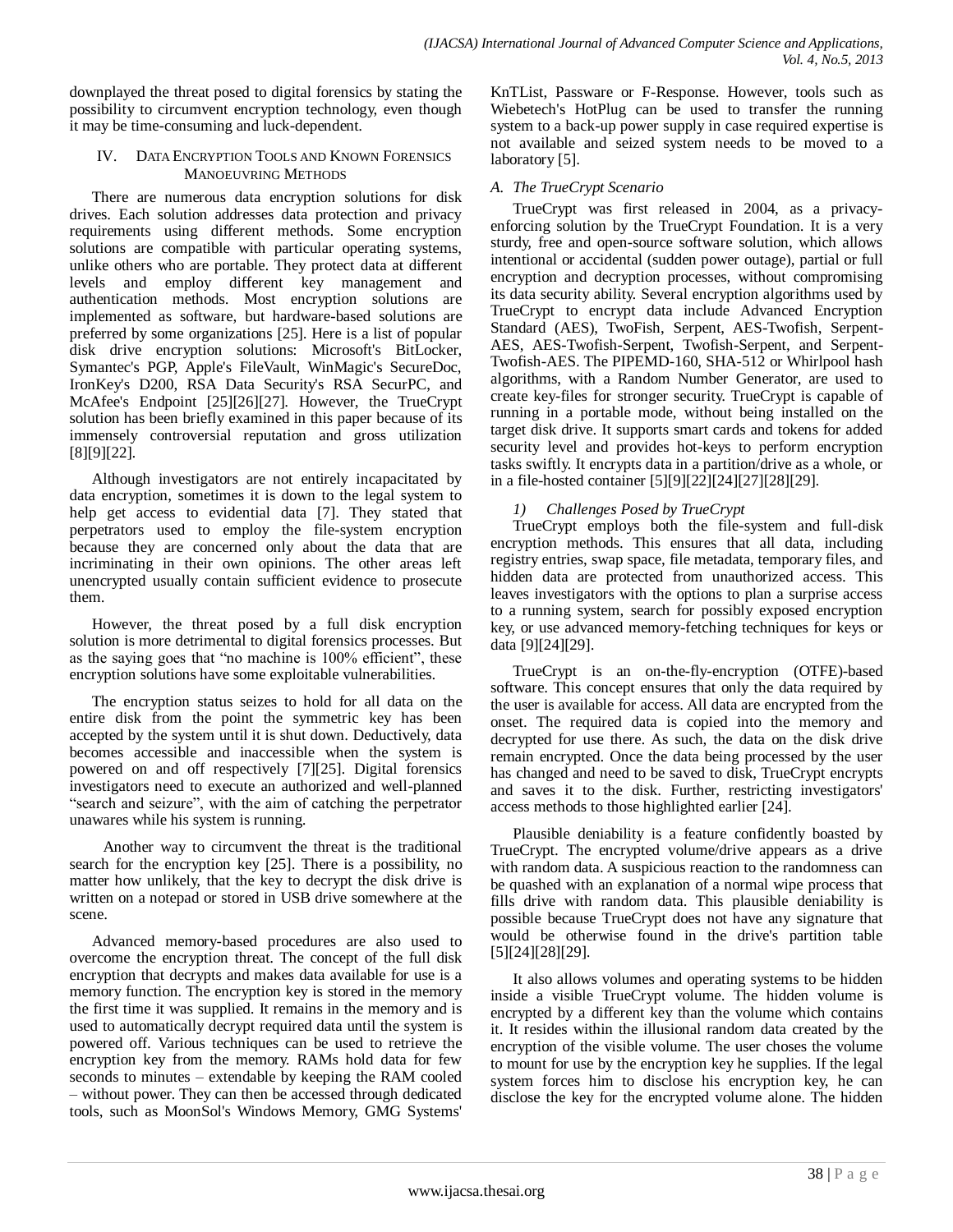volume, which will usually contain evidential information, remains oblivious to investigators [24][30].

A case example was a suspected terrorist, whose laptop was turned on and had the TrueCrypt mount window displayed. After initial refusal to disclose the encryption key, a High Court order requested he did. The case was dismissed later on, as no evidence could be gathered by the investigation/prosecution team against him (5). It is suffice to say that the suspected terrorist might have supplied the outer encrypted volume's key rather than the hidden volume's key. The plausible deniability feature of TrueCrypt proves to be a higher defeat to the three get-around digital forensics methods currently being used. Since, the TrueCrypt encryption solution is a widely available free software, experienced cybercriminals will continue to use the features to avoid being prosecuted.

The following section looks at possible counter-actions to the robustness offered by encryption solutions for disk drives.

## V. MUTED SOLUTIONS TO DATA ENCRYPTION THREATS

Reference [8] highlighted two possible solutions to the forensics threats posed by inaccessible information containers. The first was the collaboration of digital forensics experts and storage device manufacturers to develop and implement a standard back-door across all storage devices.

This would seem the perfect solution, but Forte thought it was an excessive ask and "very unlikely to succeed". Three years on, there has not been any such collaboration or development. Forte pointed that the other solution involves a cooperation of the parties involved in an incident towards the adjustment of evidence preservation and analysis methodologies. He however admitted that the latter is only possible in e-discovery processes where both parties may be willing to cooperate rather than cyber-crime incidents whose subjects are often reluctant. Undecided about what solution was more feasible, even though the former seemed more effective, [8] believed there was enough time to find solutions before encrypted storage containers become pervasive, and as sort lightened the push for the former solution.

Reference [24] itself, highlighted that physical or remote (by malware or rootkit) access to such truecrypt-protected computer can compromise the encryption. The access may be used to install keyloggers and memory capturing software or hardware devices. These devices can obtain the encryption keys and passwords, as well as the unencrypted data which could be decrypted using acquired keys. Kleissner's "stoned" bootkit is a particular example of rootkit that can give such access to a target computer. It infects and controls the master boot record of the truecrypt program, and consequently allows the user to bypass the full volume encryption feature of truecrypt to access data resident on the computer [31]. However, the law enforcement agencies would be breaching the privacy rights of such individuals if physical or remote access to their computer is gained without their consent. A situation where law enforcement agencies have legal right to physically and remotely access a target computer is the sex offender monitoring case, in which the offender has actually been convicted of the crime. Unfortunately, a yet-to-beconvicted suspect that has actually committed a cybercrime will ordinarily not give such approval. He may also protect himself with the self-incrimination legal clause. Yet again, privacy needs have rendered another potentially-viable solution illegal.

## VI. CONCLUSION

The effectiveness of data encryption as a mechanism for enforcing information privacy is massive. This is evident by the reported widespread use of various data encryption solutions at the organizational and individual levels. However, its huge success for data access restriction has been a threat for digital forensics processes over the years. Cyber-criminals have been exploiting the information confidentiality ability of data encryption solutions, to restrict digital forensics investigators' accesses to potential evidence. The ubiquitous availability, inexpensive cost and easy implementation of encryption solutions enhance the threats posed to digital forensics processes. Investigators sometimes get around the encryption challenge through careful and thoughtful planning of search and seizure, thorough search for exposed encryption keys, and advanced in-memory data retrieval techniques. Yet, a minimum of 60% of computer incidents involving dataencryption end up unprosecutable.

The TrueCrypt software went even further by providing users with plausible deniability and non-repudiation abilities. This makes digital forensics investigations of encrypted disk drives harder and less feasible. Consequently, this undesired situation constitutes an indirect reason for the rise in occurrence of computer incidents. As much as data encryption helps offenders get away from being caught, the necessity for data privacy and security cannot be sacrificed for digital forensics. Unfortunately, the only digital forensics solution to a threatening information security solution will have to be unanimously considered by disk drive manufacturers. There should be a technology that will provide a backdoor for digital forensics investigators to gain access to the most securely encrypted disk drives. However, there will have to be a restriction to the distribution of such technology when it comes to existence. This is to avoid its abuse by non-law enforcement practitioners (and potential computer criminals) to illegally access target data.

## ACKNOWLEDGMENT

#### The encouragement received from Dr. Shao Ying Zhu was quite appreciated by the author.

## **REFERENCES**

- [1] M. Sheetz, (2007). Computer Forensics: An Essential Guide for Accountants, Lawyers and Managers. Florida: John Wiley & Sons.
- [2] M<sub>rr</sub> Whitman and H. Mattord, (2012). Principles of Information Security  $4<sup>th</sup>$  ed. Boston: Cengage Learning.
- [3] M. Stamp and P. Stavroulakis, (2010). Handbook of Information and Communication Security. Heiderlberg, Berlin: Springer-Verlag.
- [4] Ponemon Institute, LLC., (2010). Annual Study: UK Enterprise Encryption Trends. Available at http://www.symantec.com/content/en/us/about/media/pdfs/Symc\_Ponem<br>on\_Encryption\_Trends\_UK.pdf. Retrieved 2<sup>nd</sup> February, 2013.
- [5] E. Casey, G. Fellows, M. Geiger and G. Stellatos, (2011). The growing impact of full disk encryption on digital forensics. Digital Forensics. Vol. 8. pp. 129–134.